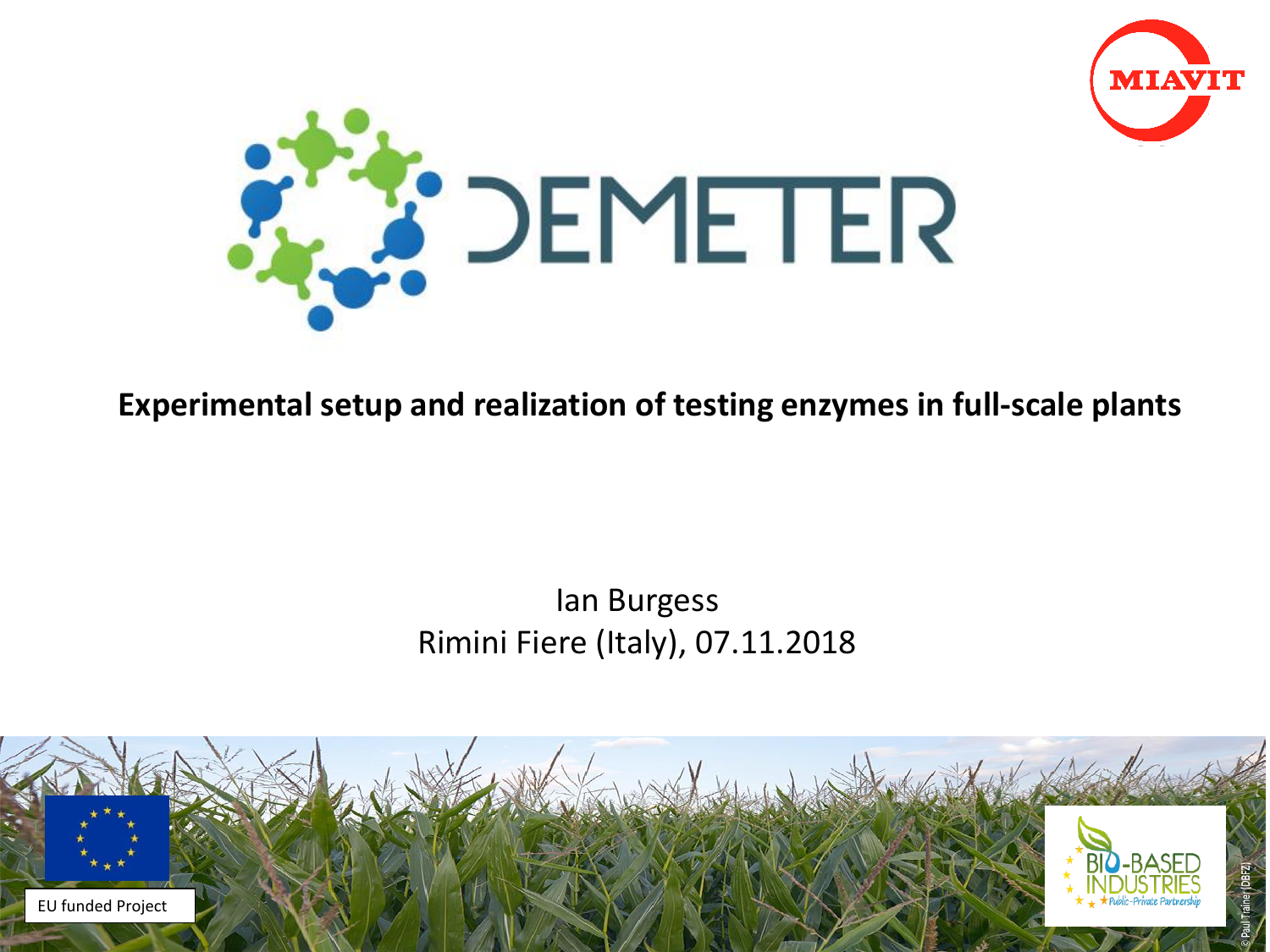

## Problems with testing enzymes in full-scale plants

- complexity of full-scale plants
- many influencing factors
- sensitivity of plant operator
- insufficient technical equipment
- different effects of enzyme activity



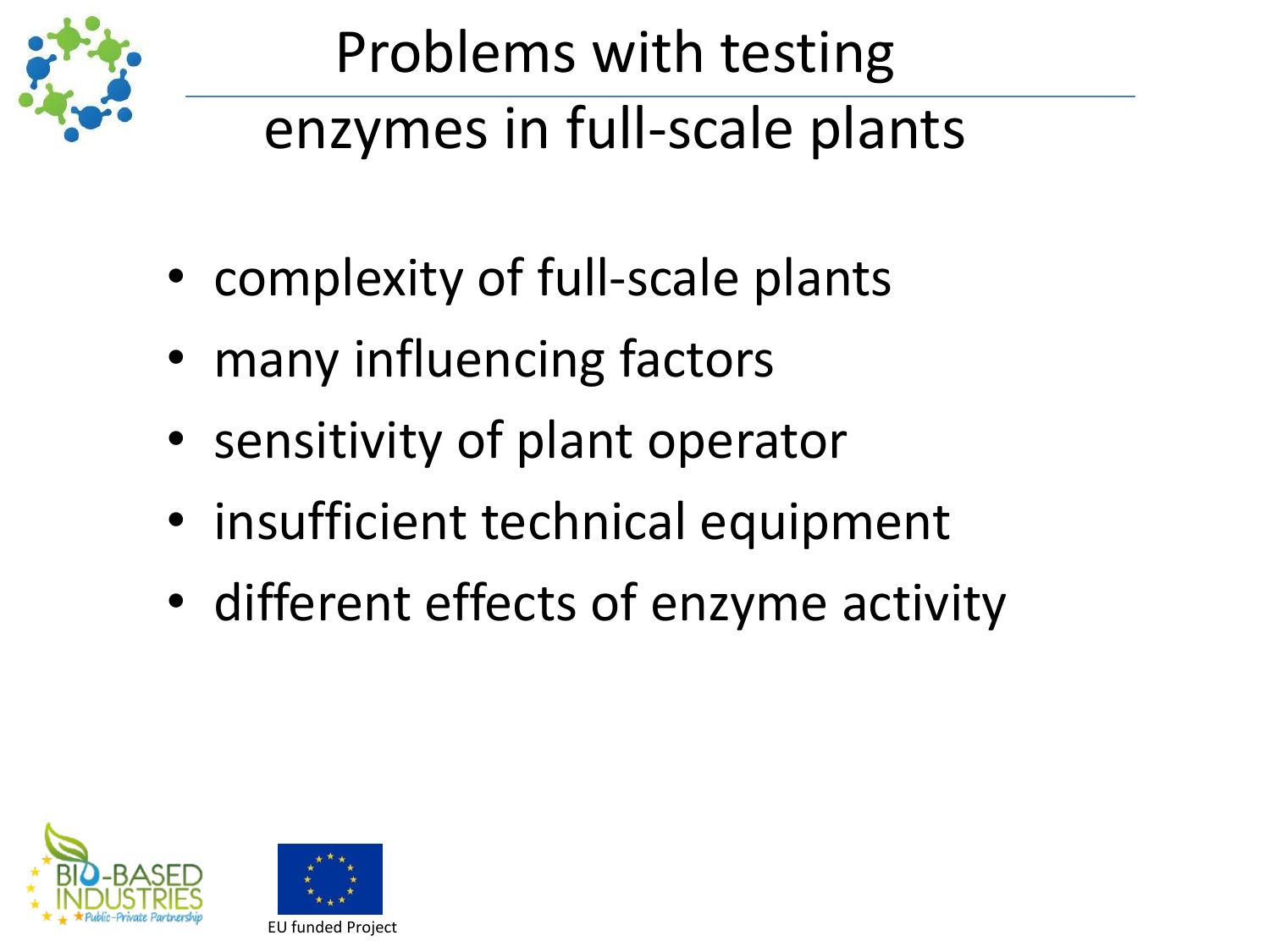

# Possibilities for scientific data collection

- sensitization of operators
- simple application of testing products
- installation of additional sensors for optimal data collection
- installation of automated data loggers
- determination of possible effects of the enzymes



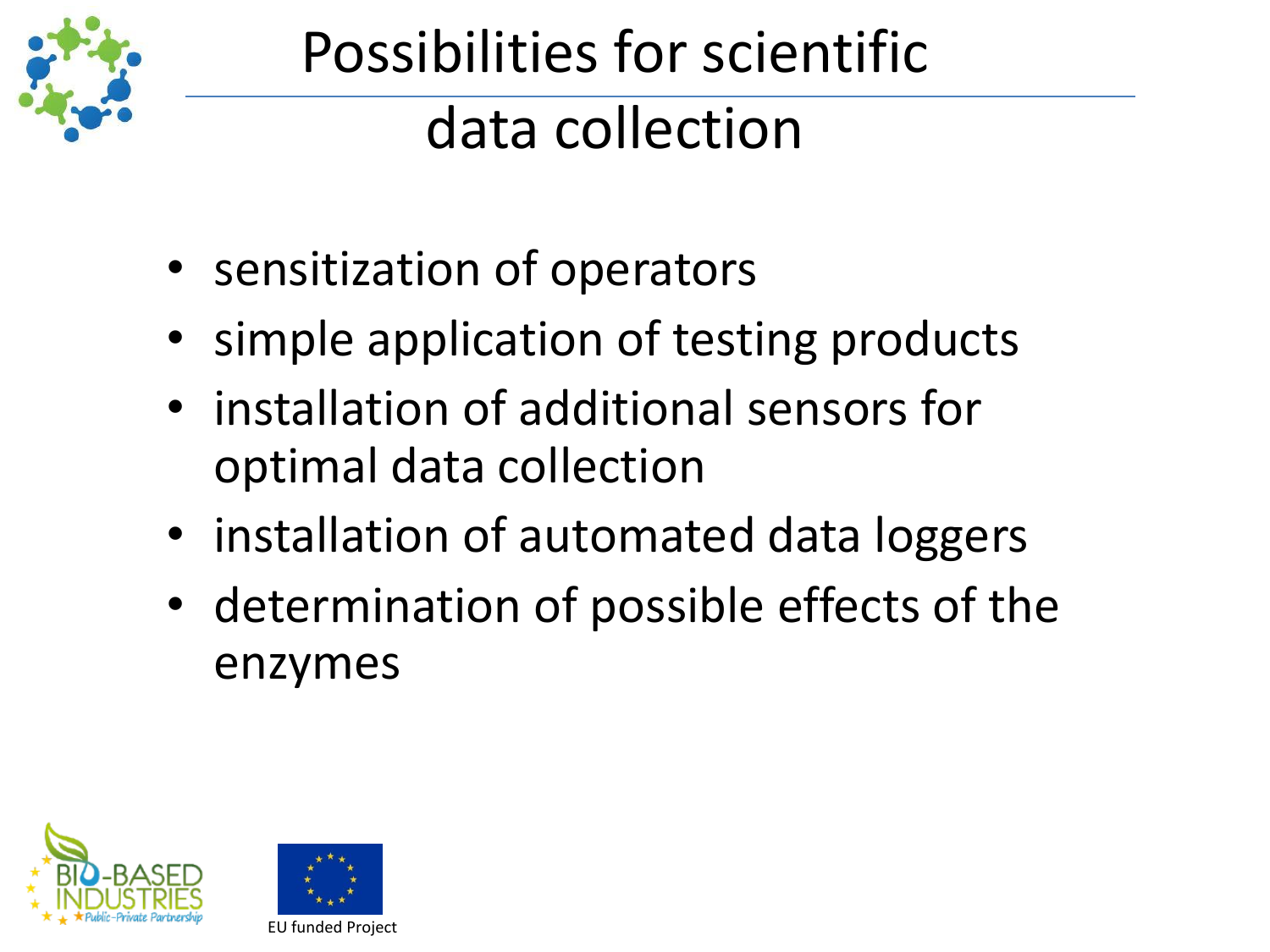

- two testing plants with an installed electric capacity of 500 kWh
- 1) site with one plant without a comparison
- 2) site with more plants to have a comparison between the plants



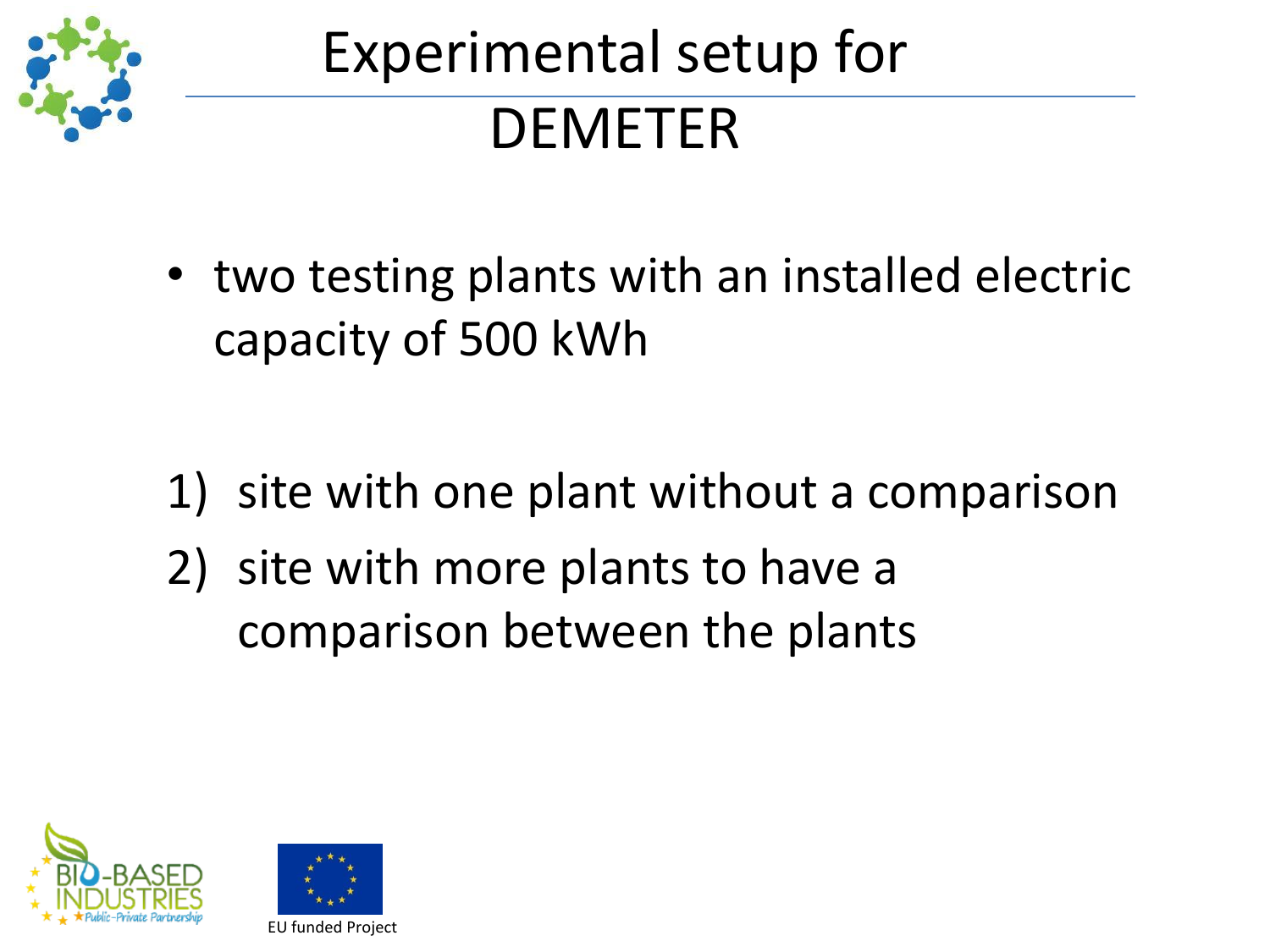

### Site 1

- renewable resources plant
- fed with maize silage (58 %), whole plant silage (36 %) and corn cob mix (6 %)



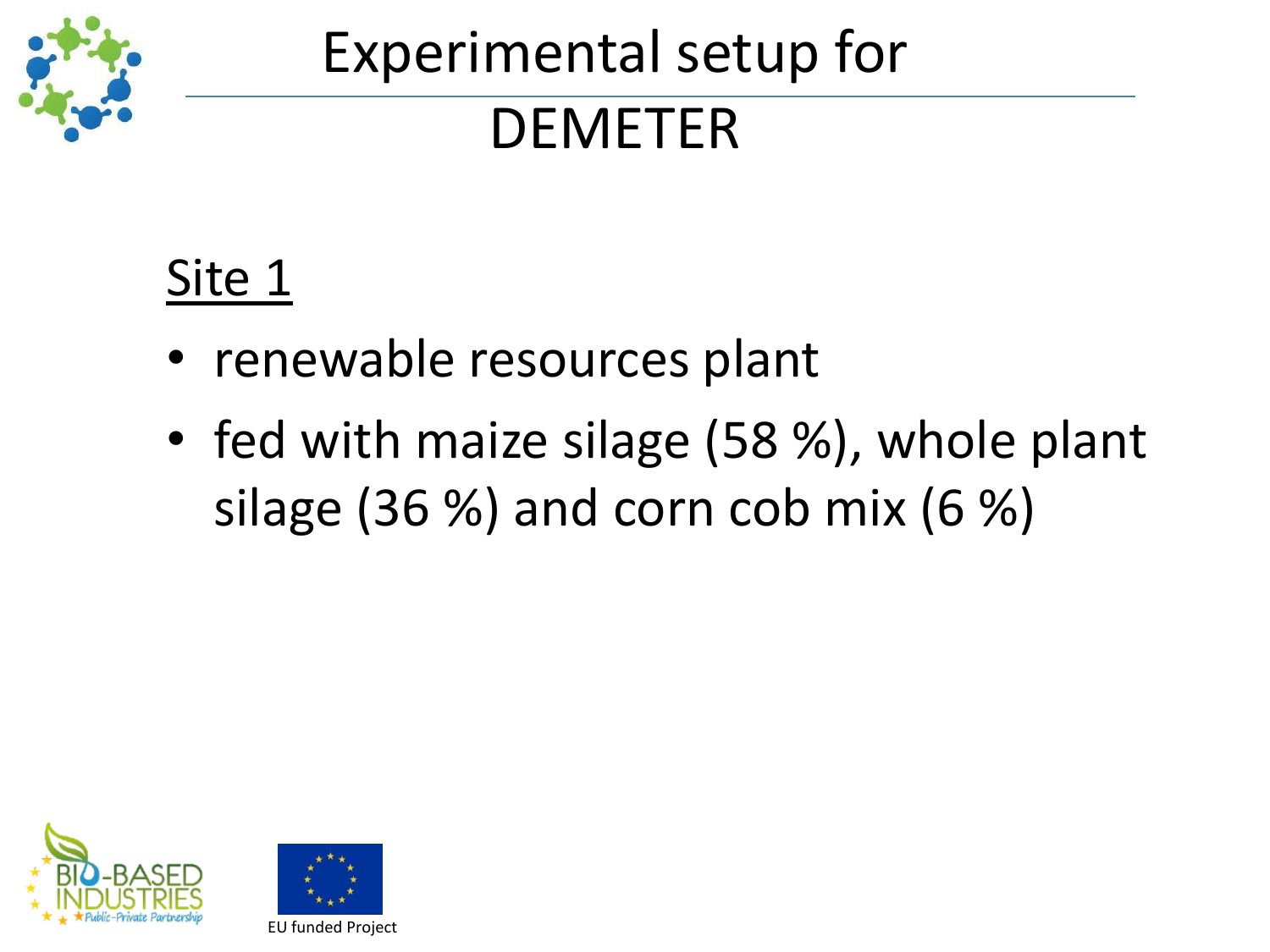

#### Site 2

- renewable resources plant
- fed with maize silage (approx. 27 t per day)
- Slurrying of maize silage with recirculate and condensate to reach a total dm of ≈30,5 %



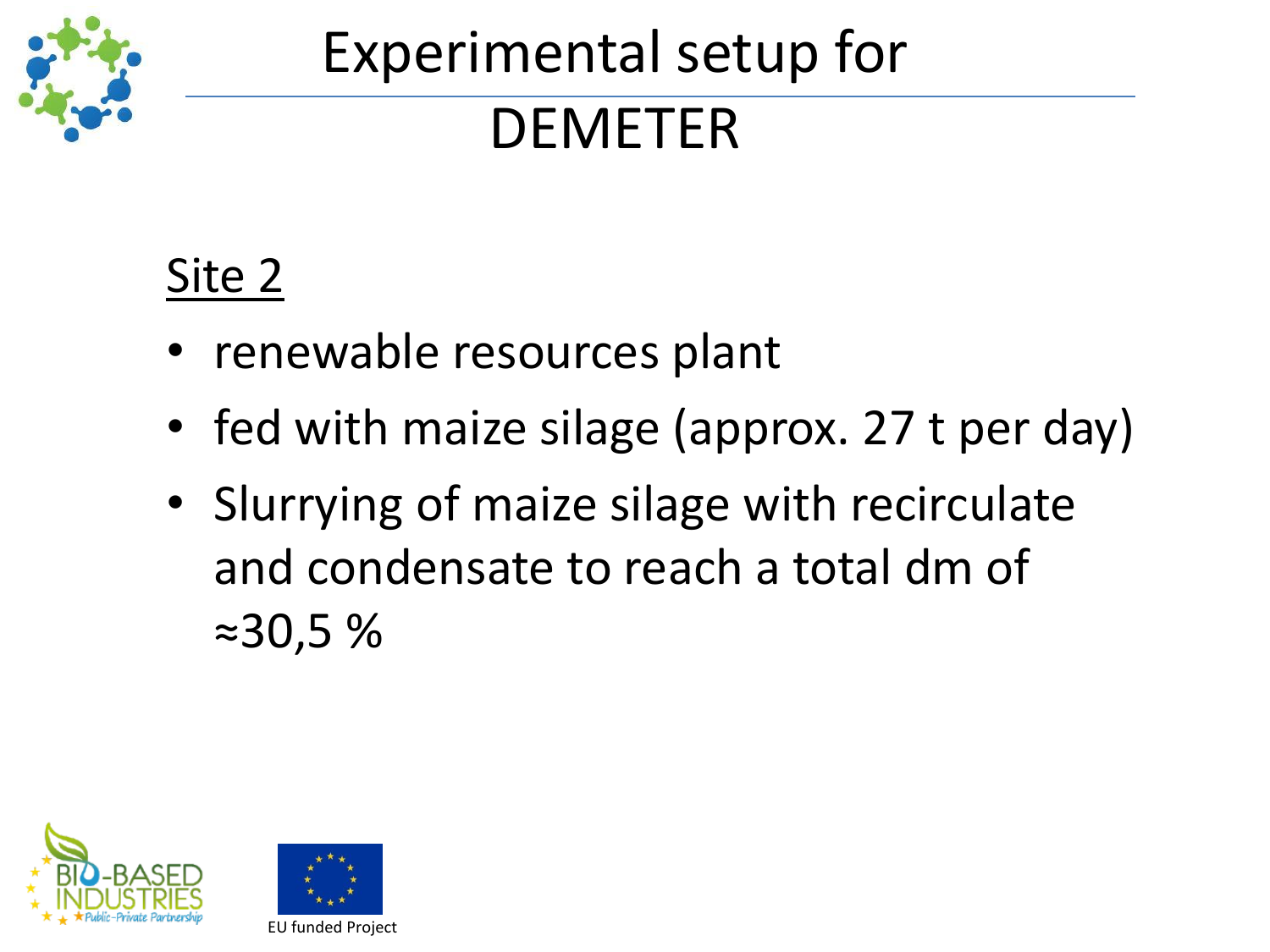

- Measurement of enzyme effects
	- Technical parameters (power consumption, biogas production)
	- laboratory analysis (mass balances, changes in fiber structure)



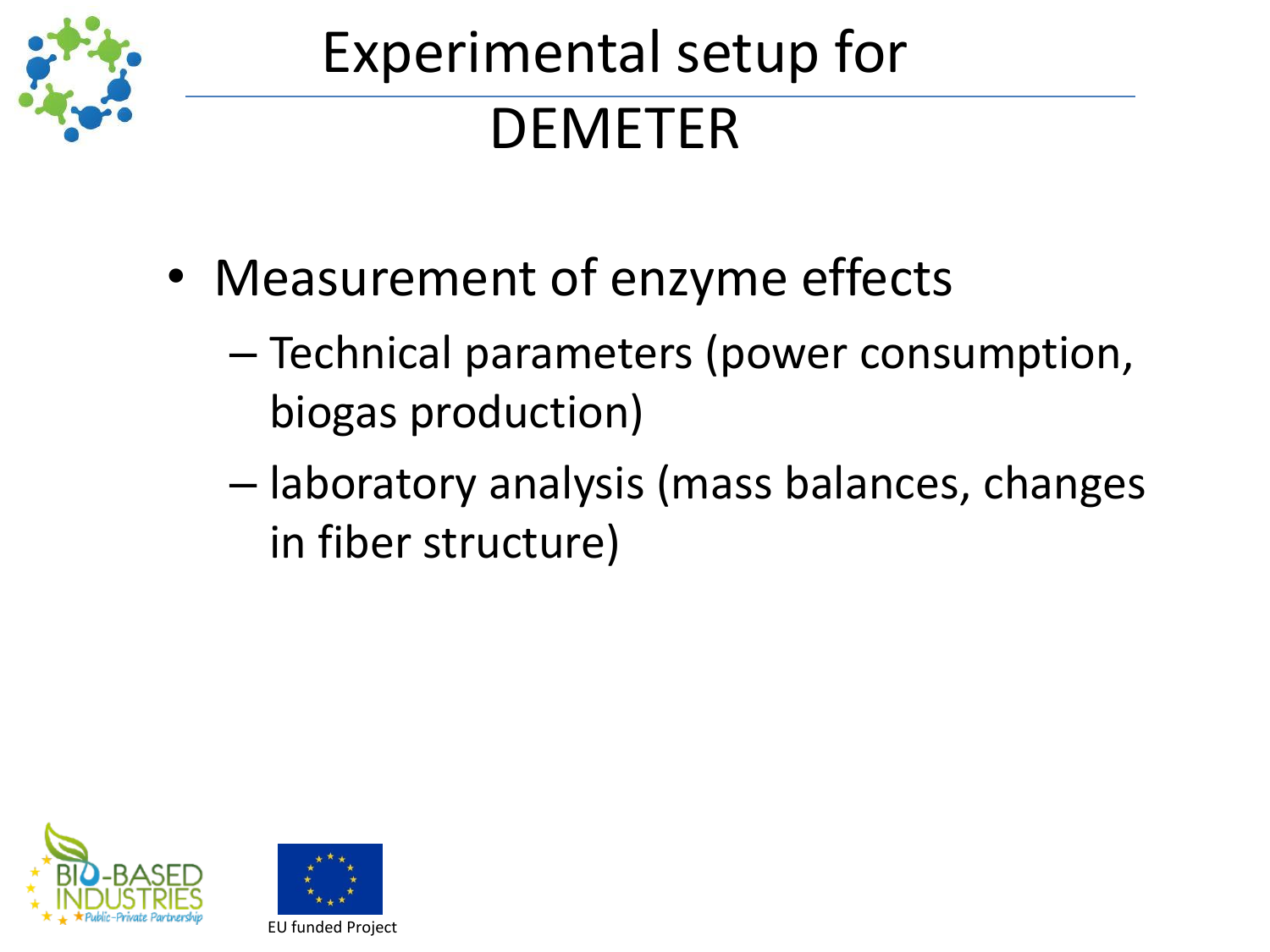

• 1 month without enzymes

• 6 months with enzymes

• 1 month without enzymes



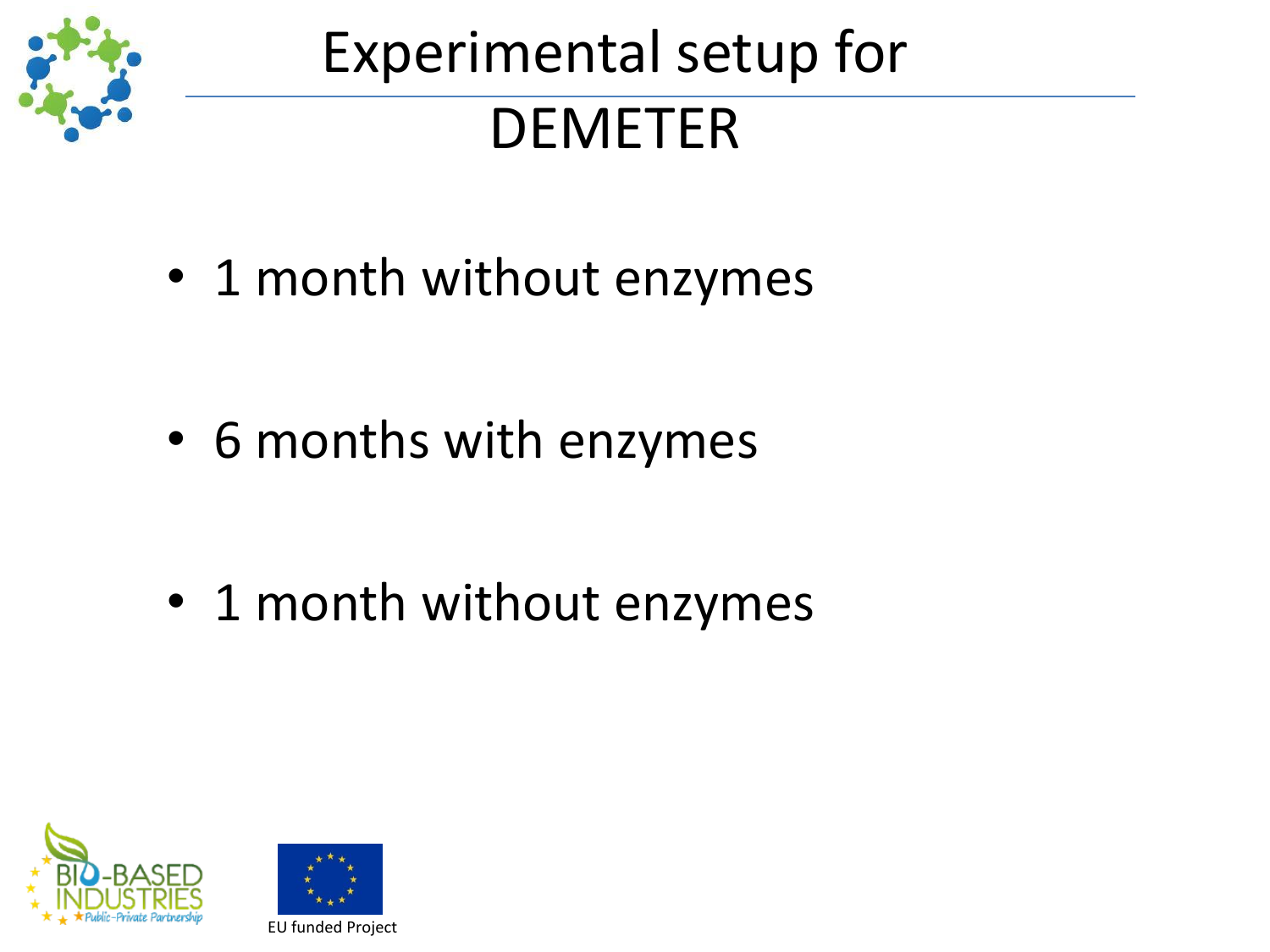

• Biogas Plant UK, ~ 1 MW

- 1 digester 5000  $m<sup>3</sup>$ , HRT = 47 days,  $OLR = 4.5$  kg vs\*m<sup>-3</sup>
- Dosage: 0,78 g C1 enzyme\*t vs<sup>-1</sup>





69

31%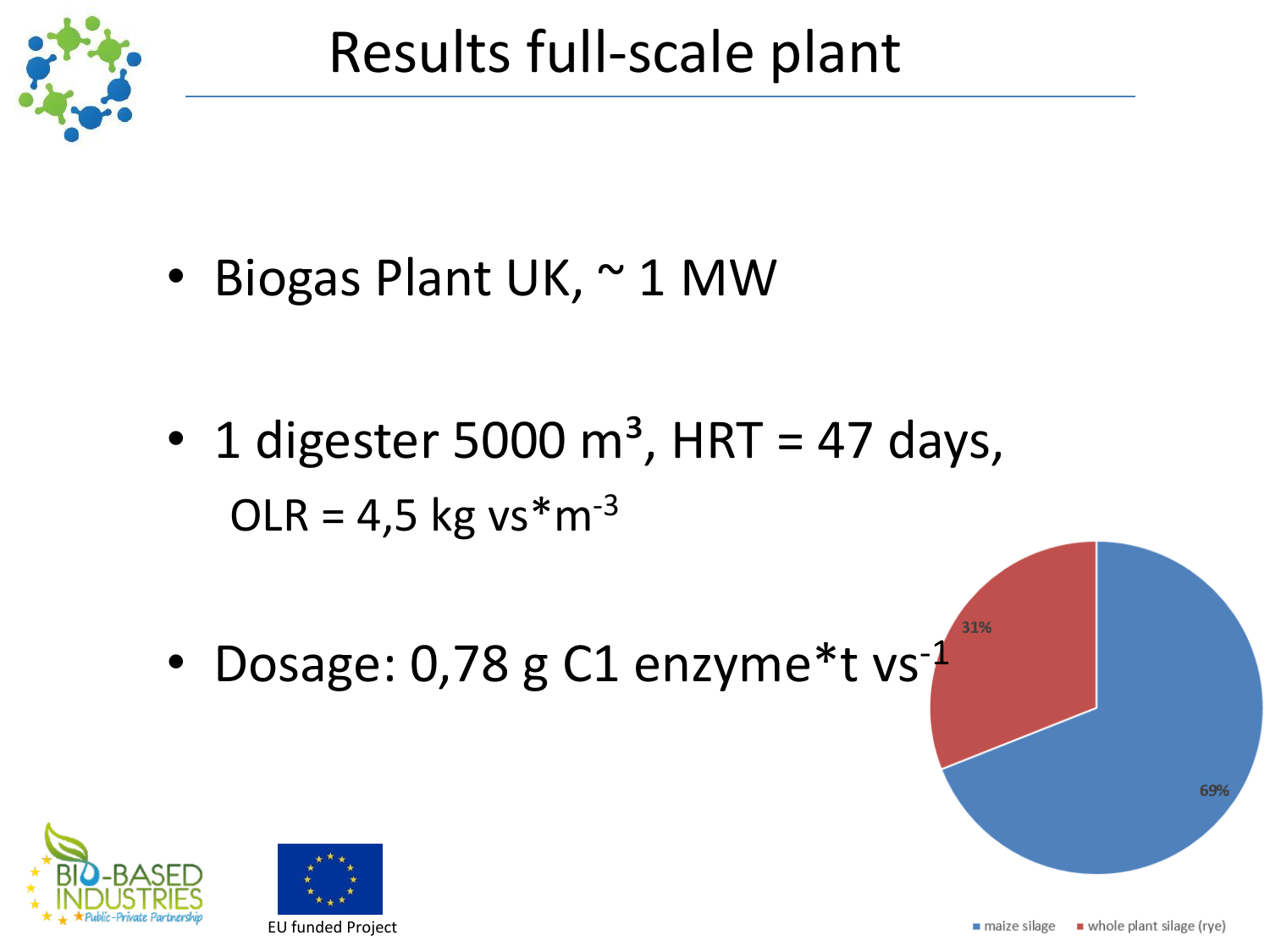

## Results full-scale plant



EU funded Project

Ø increase of biogas production by 8 %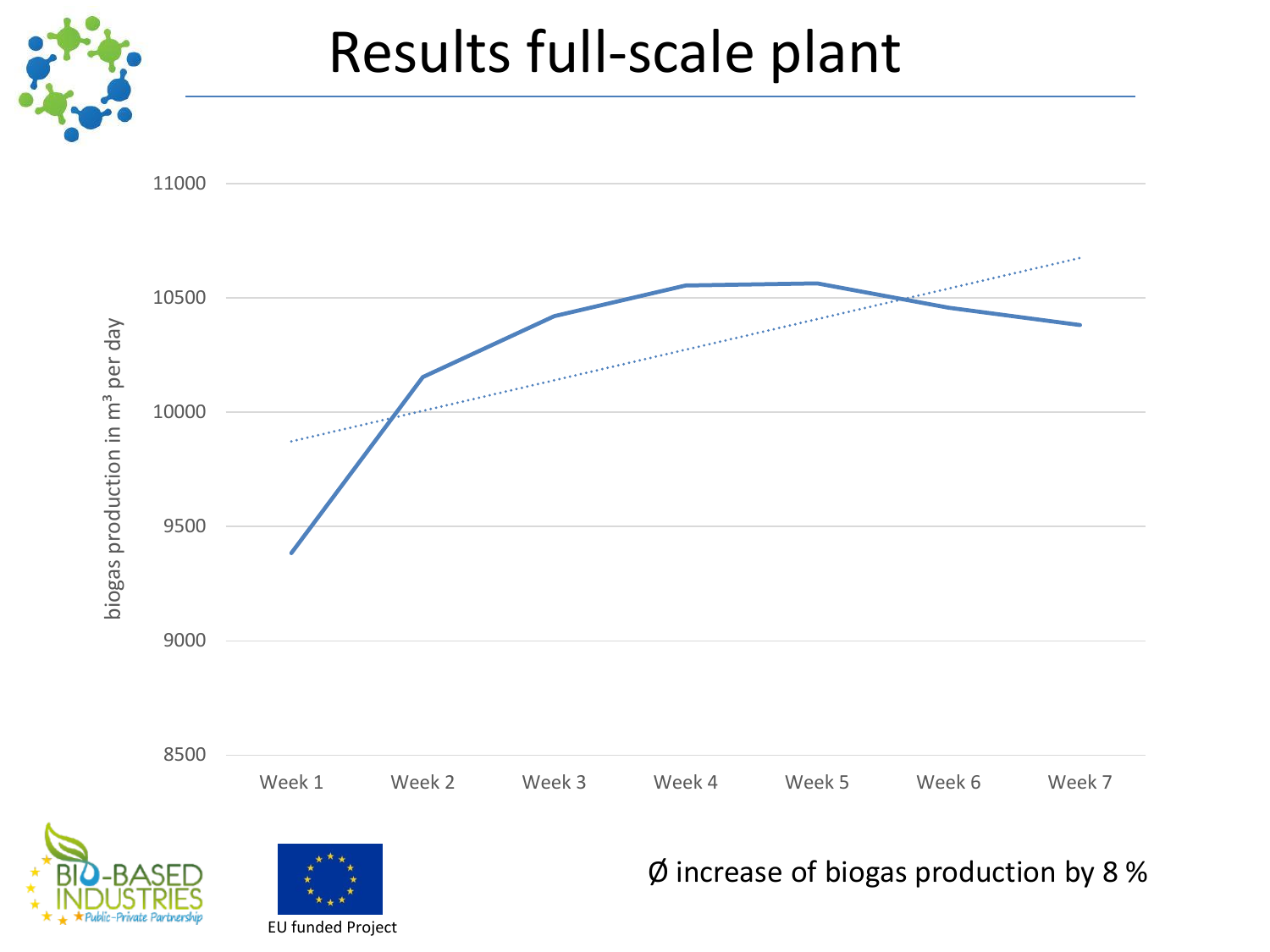

## Results full-scale plant







Ø decrease in power consumption by 30 %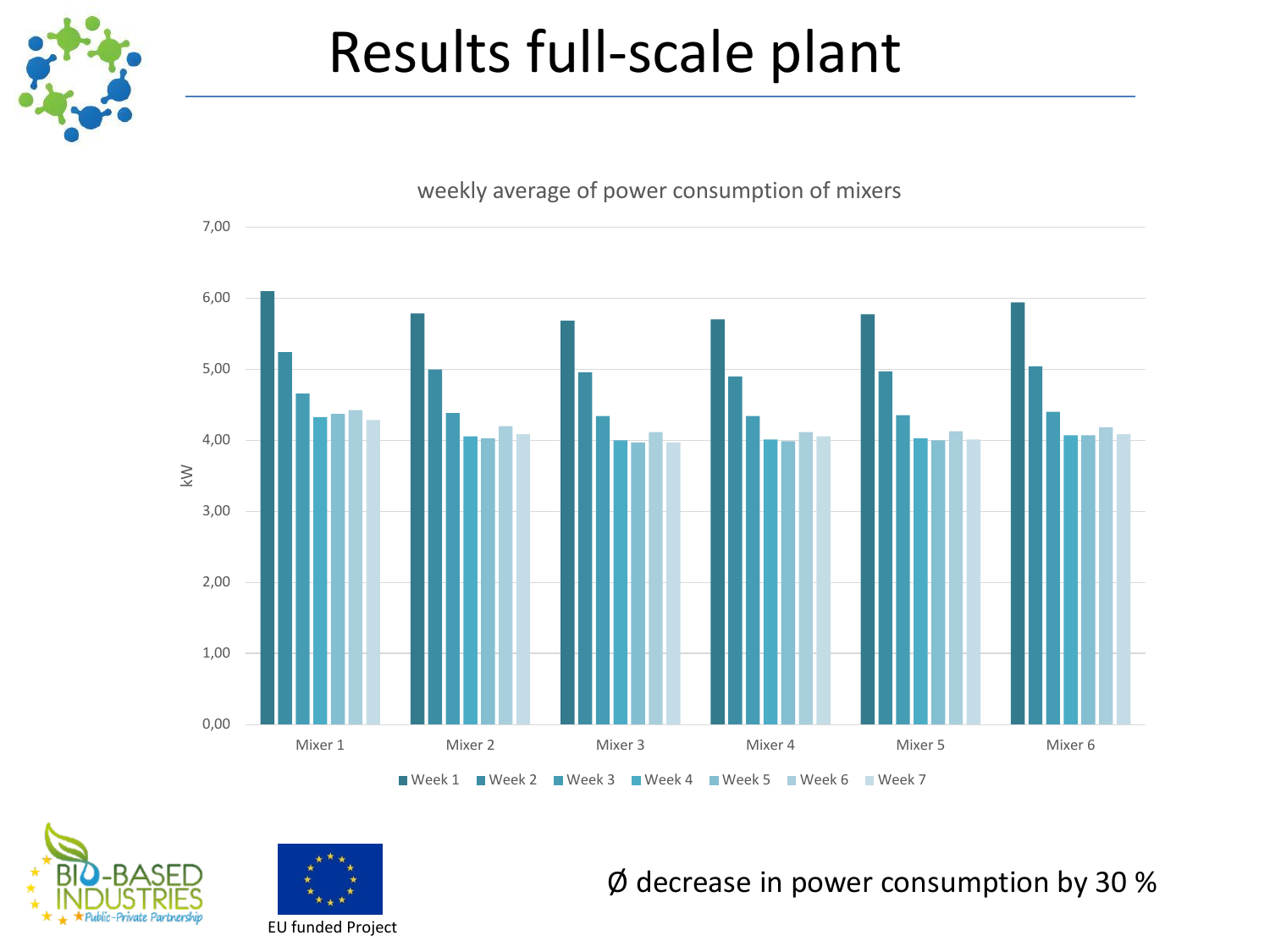

• Overall optimisation of plant efficiency

• product is payed and in addition more money for the customer

• comparable results to other plants



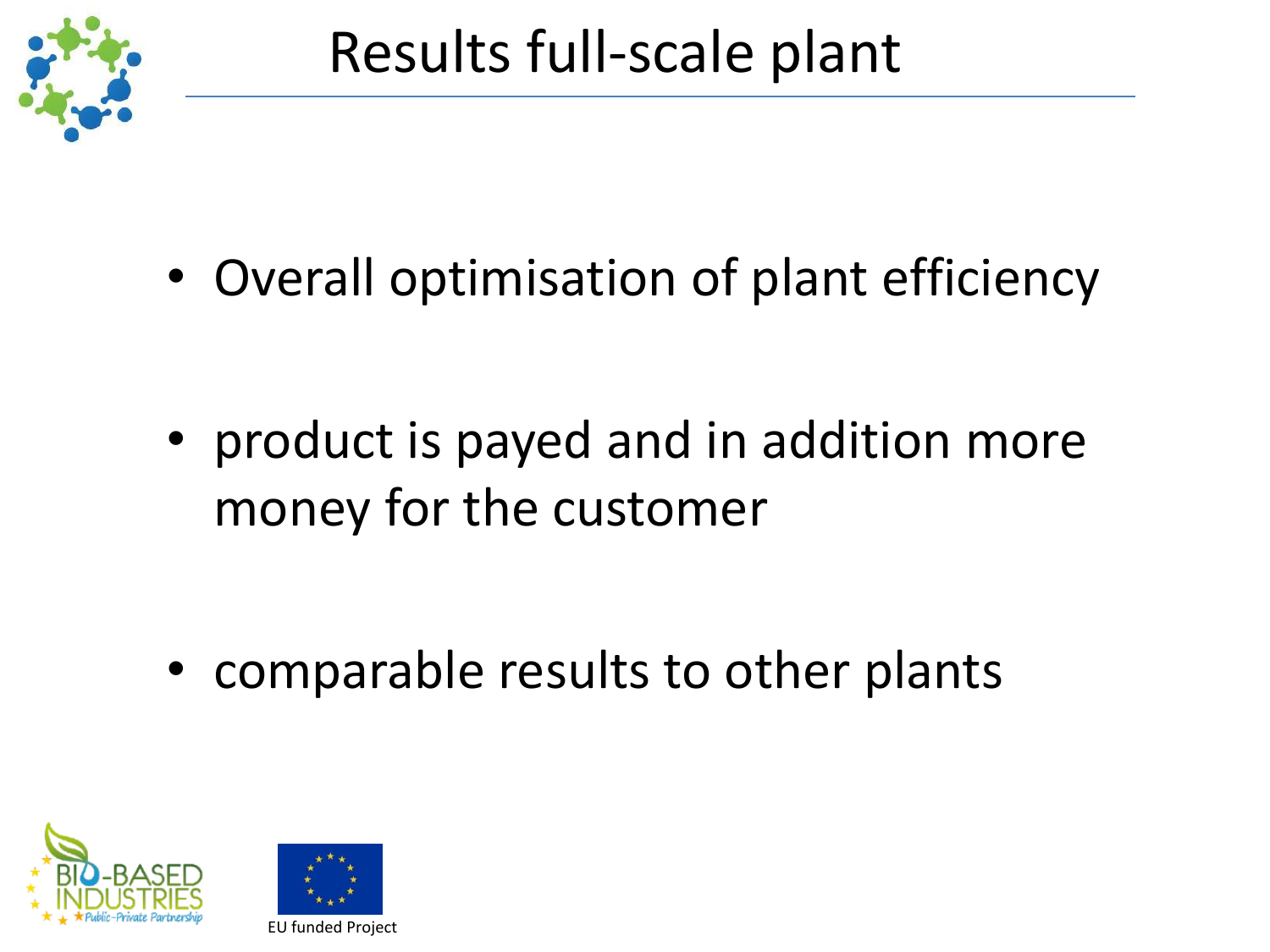

# Viscosity testing full-scale plant

- Most observed effects on viscosity reduction
- external viscosity measurement $\rightarrow$ fewest plants have sufficient technical equipment



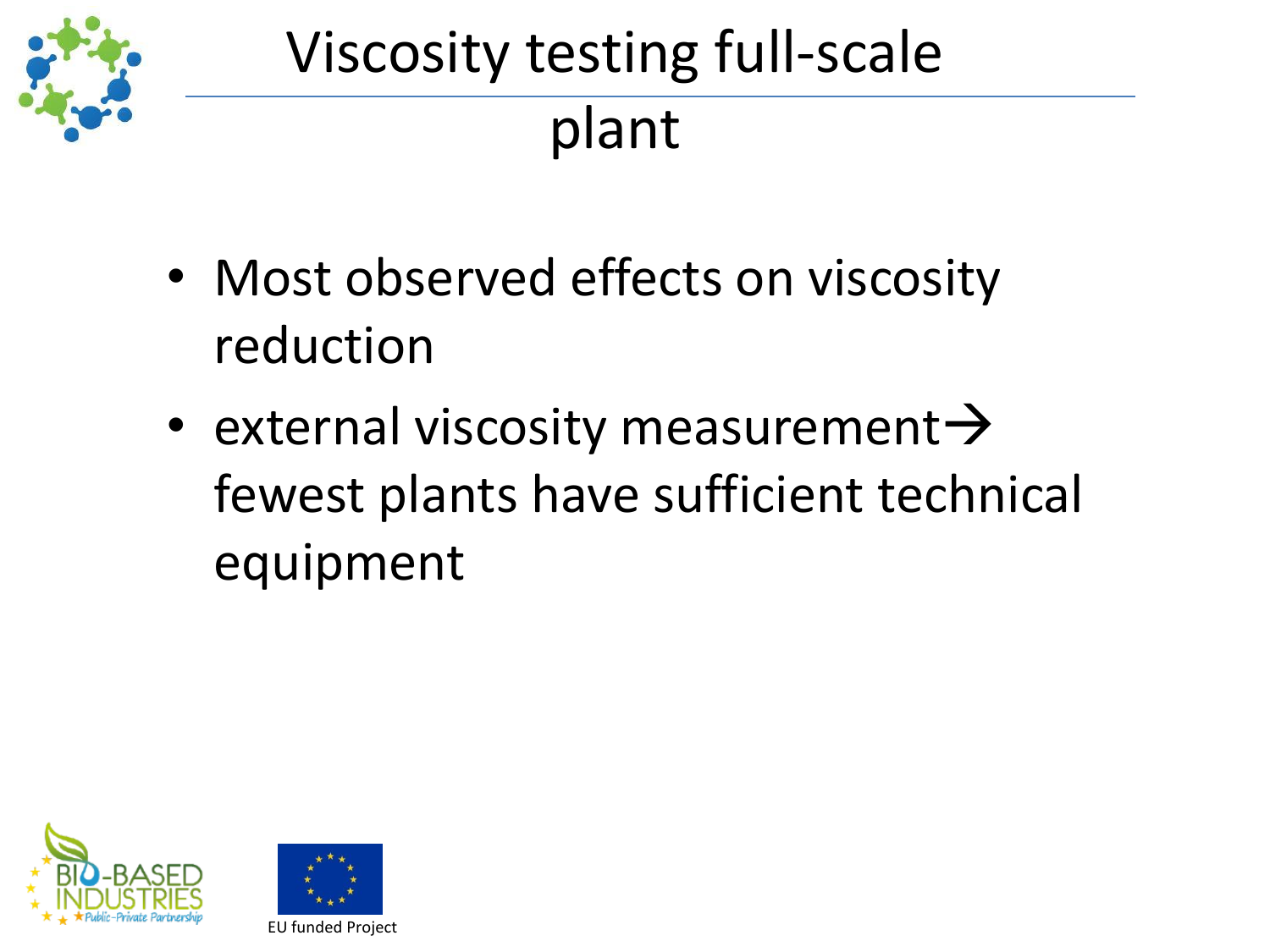

## Viscosity testing full-scale plant





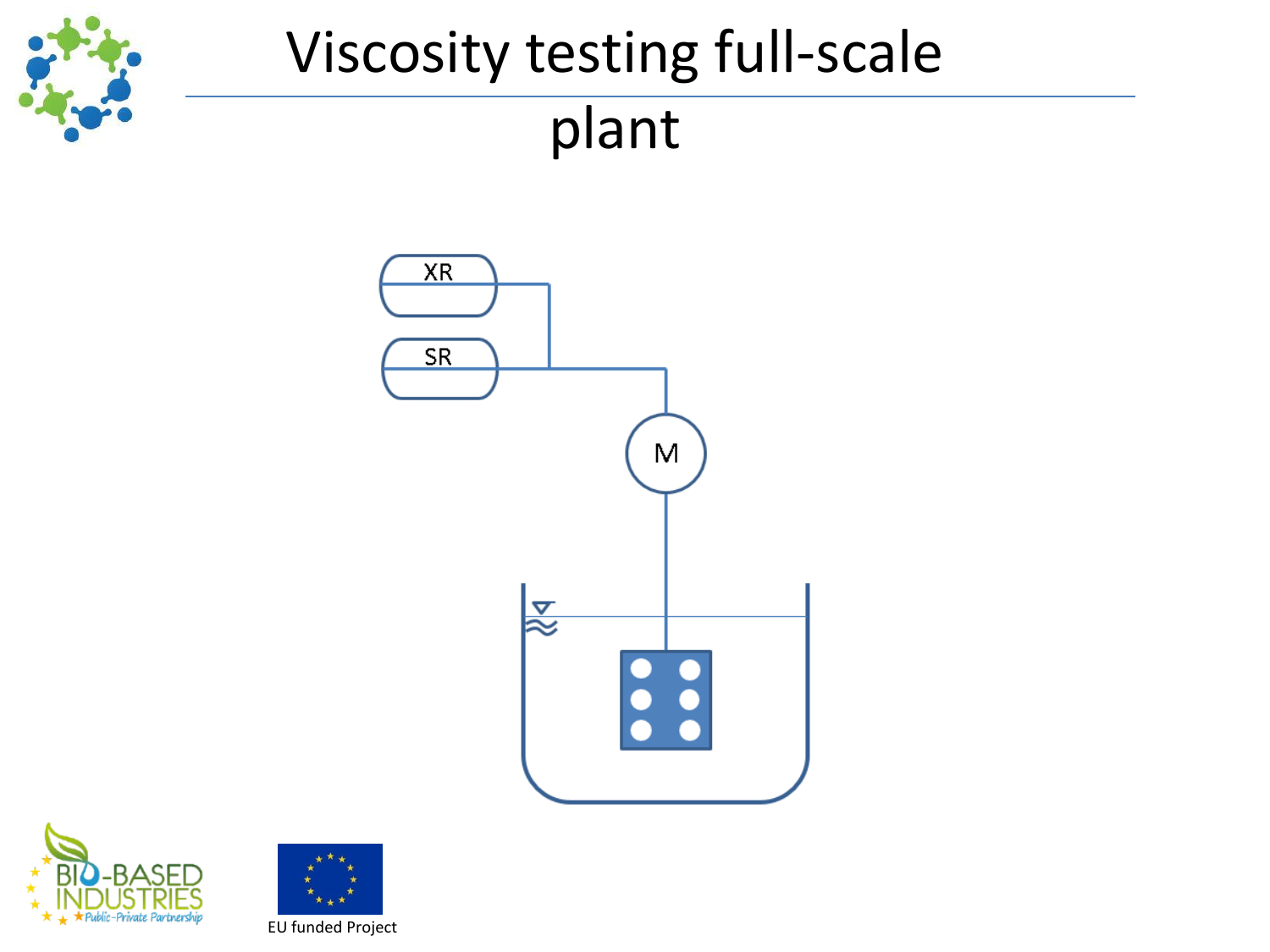

Measurements

• Biogas Plant, Northern Germany, 250 kW

• 1 digester 1500  $m<sup>3</sup>$ , HRT = 66 days,  $OLR = 4.76$  kg vs\*m<sup>-3</sup> 4%





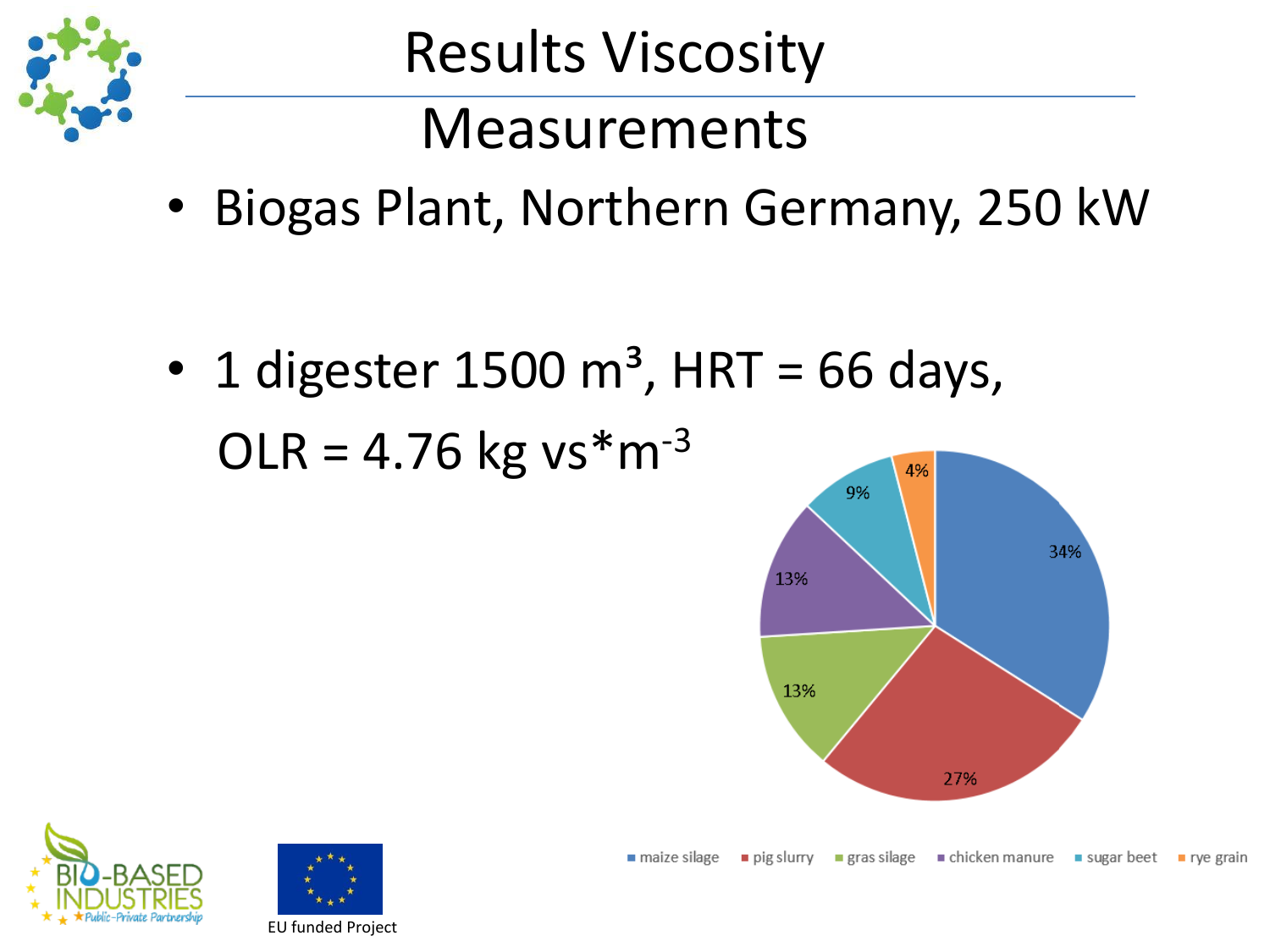

#### Measurements







#### Ø: -16,8 % reduction of torque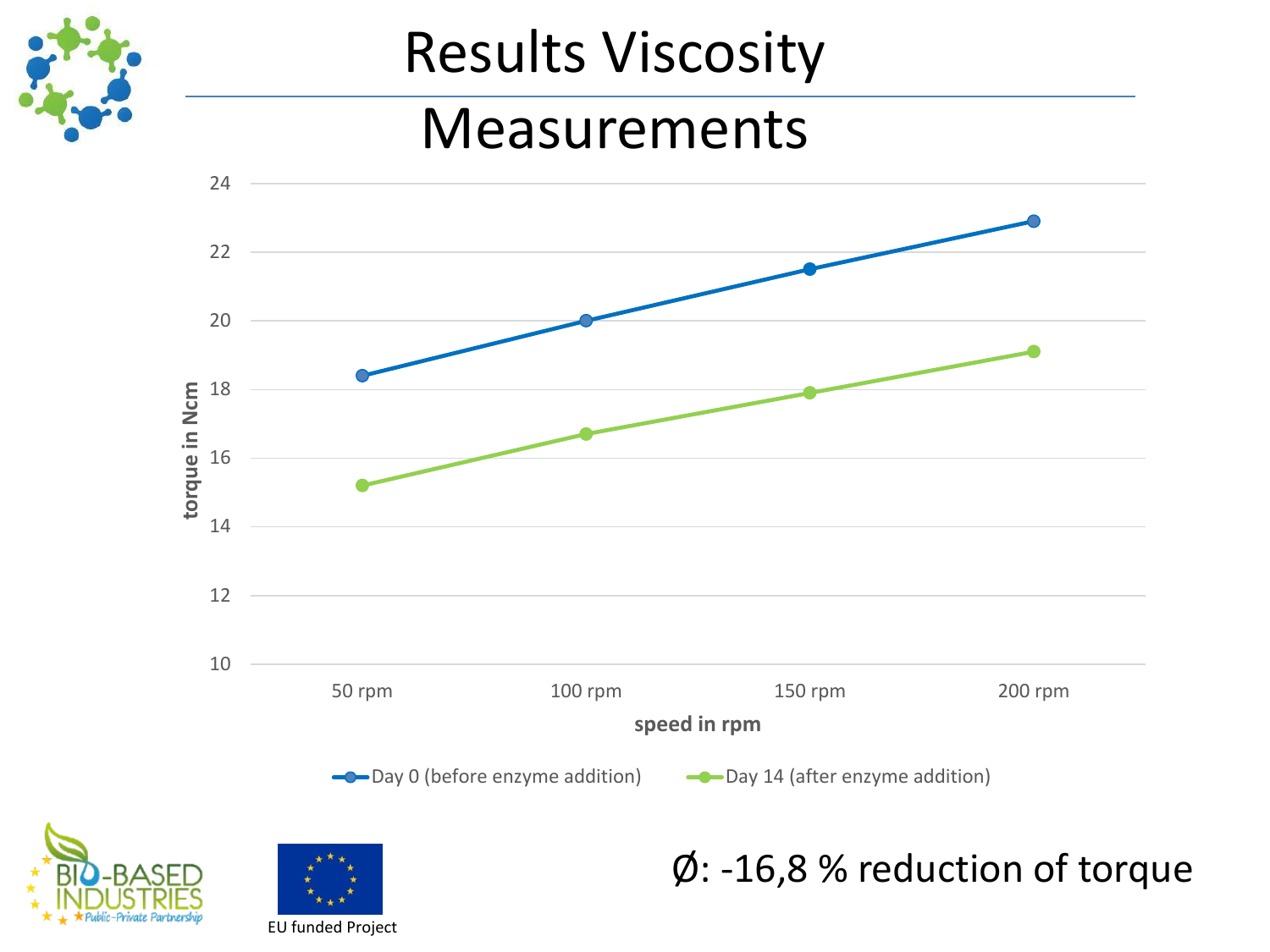

## Measurements

- Biogas Plant, Northern Germany, 500 kW
- 1 digester 2800  $m^3$ , HRT = 169 days,  $OLR = 2.5$  kg vs\*m<sup>-3</sup>
- Day 1-5: 471 g C1 enzyme\*t  $vs^{-1}$
- Day  $>$  5: 94 g C1 enzyme\*t vs<sup>-1</sup>





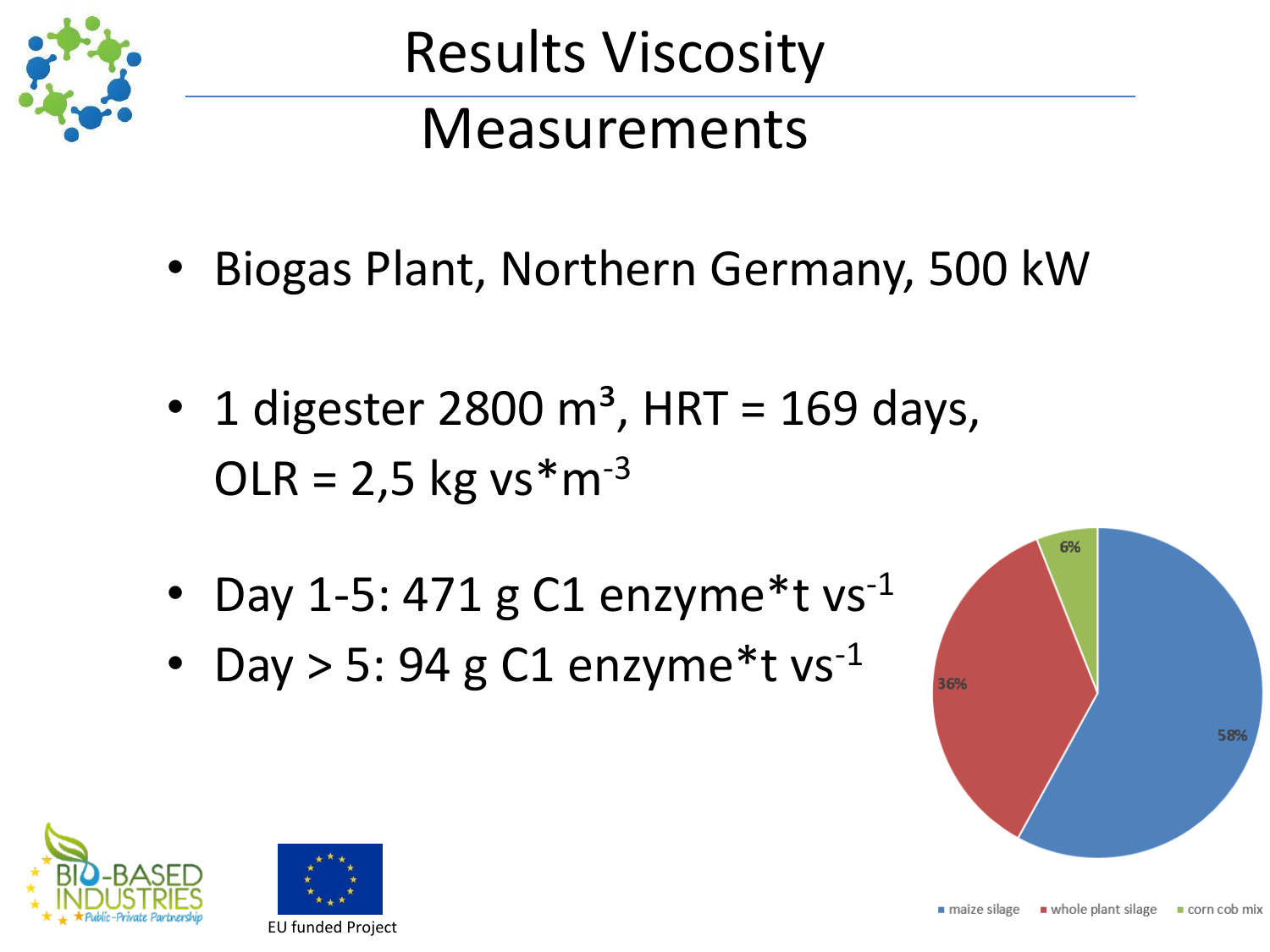

#### Measurements







Ø: - 9,1 % reduction of torque